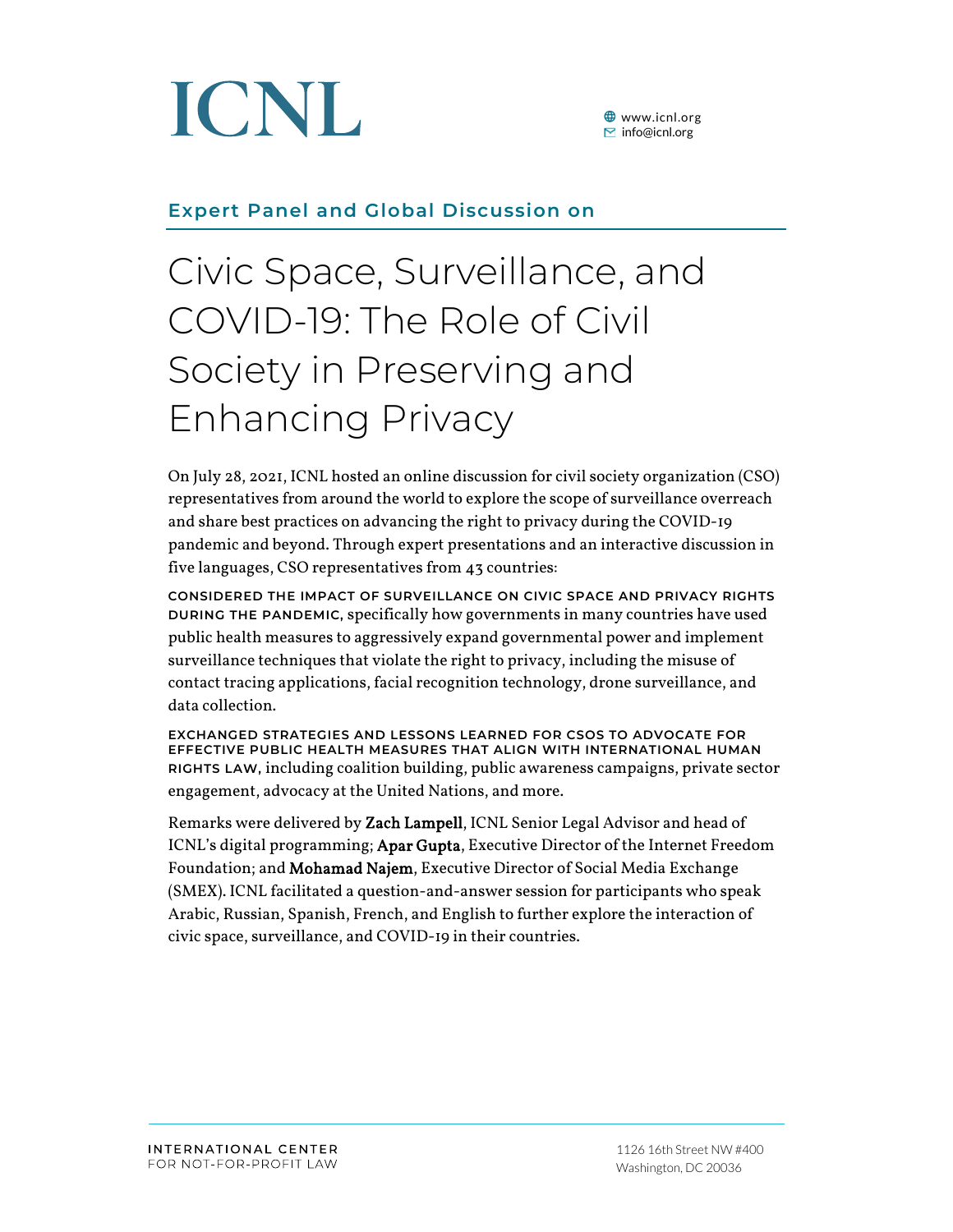## **ICNL INTERNATIONAL CENTER**

## Trends in Civic Space, Surveillance, and the COVID-19 Pandemic

The 43 countries represented by participants in the online discussion were drawn from throughout Africa, Asia, Latin America, the Caribbean, the Middle East, and North America. In some of the participating countries, intrusive government surveillance was routine before the pandemic, while in other countries the authorities are perceived as generally committed to privacy rights. Governments in both settings, however, have used the COVID-19 crisis to put in place surveillance measures which risk violating the right to privacy and global data protection norms. Several common challenges related to surveillance and civic space emerged, as well as promising examples of CSOs mobilizing to address rights violations. Each of the observations reflected below was shared by an expert panelist or discussion participant.

#### SURVEILLANCE OVERREACH

A central concern was about the escalating use of new surveillance technology to monitor and collect data on individuals and organizations. In **SINGAPORE**, for example, police have used "Trace Together," a contact tracing application, to track the location and associations of individuals under investigation. **CAMEROONIAN** officials have used contact tracing technology to monitor the activities of political opponents and CSOs. In **RUSSIA**, more than 100,000 closed-circuit television cameras employ facial recognition technology to enforce quarantine orders in Moscow. Twenty-two countries, including **AUSTRALIA**, **GREECE**, **INDIA**, and **SAUDI ARABIA**, now use drone surveillance to enforce quarantines and other COVID-19 measures.

In the **UNITED ARAB EMIRATES**, individuals are subject to mandatory checks at shopping malls which use their personal identification document to access medical history and COVID-19 status. In **INDIA**, municipal governments and housing associations have breached the right to privacy by publishing lists of people who had allegedly displayed COVID-19 symptoms.

Since **MYANMAR'S** February 2021 coup, the governing junta has required telecommunications firms to provide broad data access. Fears among CSOs and activists about data security have risen sharply due to the recent sale of the Myanmar subsidiary of Telenor, a telecom company, to an investment group perceived to be close with authoritarian governments.

#### INADEQUATE LEGAL FRAMEWORK ON DATA PROTECTION AND PRIVACY

In **INDIA**, a draft data privacy law is under consideration but contains broad exemptions for state authorities. **MALAYSIA'S** data protection law similarly insulates the government from its requirements. Analysis by SMEX found that though data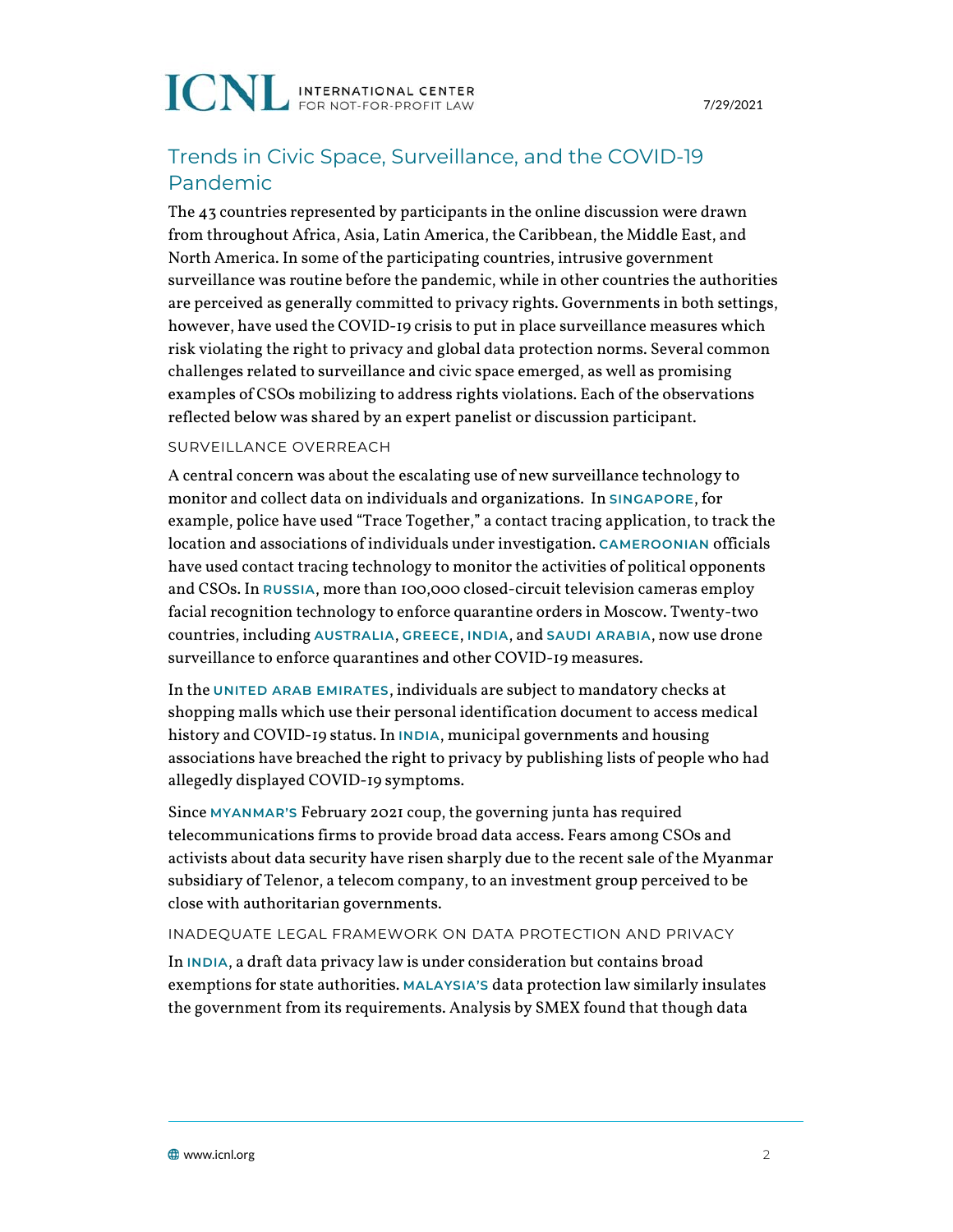# **ICNL INTERNATIONAL CENTER**

protection and privacy rules exist in **BAHRAIN**, **THE UAE**, and **QATAR**, they are minimal. **KUWAIT** does not have data protection or privacy laws.1

The lack of an adequate privacy law framework in many countries has inhibited civil society's power to fight for reform. A key concern among CSOs is that expansive government surveillance programs adopted during the pandemic will be normalized and continue even after current crisis ends.

## Strategies to Push Back on Intrusive Surveillance

The expert panel and group discussion highlighted strategies CSOs have used to raise awareness of surveillance abuses and seek accountability and reform. An expert panelist or group discussion participant shared each of the strategies below.

#### COALITIONS TO SHARE KNOWLEDGE AND CHANNEL PUBLIC PRESSURE

In **INDIA**, the Internet Freedom Foundation and other CSOs collaborated with Jan Swasthya Abhiyan (People's Healthcare Movement of India) to plan advocacy on pandemic-related surveillance overreach. A resulting campaign was strengthened by key public health expertise provided by Jan Swasthya Abhiyan, underlining the value of collaboration and knowledge sharing among a diverse group of CSOs.

#### PUBLIC AWARENESS RAISING AND CIVIC ENGAGEMENT

CSOs reported that strategic litigation and legal reform efforts were hindered by the closure of courts and legislative bodies during the pandemic. As a result, several CSOs made public awareness campaigns central to their advocacy. In **INDIA**, for example, CSOs disseminated educational materials explaining in basic terms privacy concerns raised by contact tracing. The Internet Freedom Foundation uses its [Instagram](https://www.instagram.com/internetfreedom.in/?hl=en) [account](https://www.instagram.com/internetfreedom.in/?hl=en) to educate the public on surveillance and privacy rights. Public awareness campaigns have also been used widely by CSOs across the Middle East.

#### ENGAGING THE PRIVATE SECTOR

Civil society across regions engaged with the private sector to push for better privacy practices. In **PALESTINE**, an informal coalition of CSOs from the MENA region held discussions with Facebook, Twitter, and Instagram to press for transparency and halt improper content removal. **INDIAN** CSOs enlisted the support of local tech entrepreneurs in advocacy campaigns emphasizing the economic costs of repressive measures. While CSO engagement with private sector entities was reportedly not effective in every case, it will remain important due to the influence of technology companies on privacy issues.

<sup>1</sup> A related issue, public information laws that insulate governments from data disclosure and access to information requests, was examined at ICNL's first global thematic discussion on civic space, corruption, and COVID-19. An event summary is available here: https://www.icnl.org/post/event/civic-space-corruption-and-covid-19.